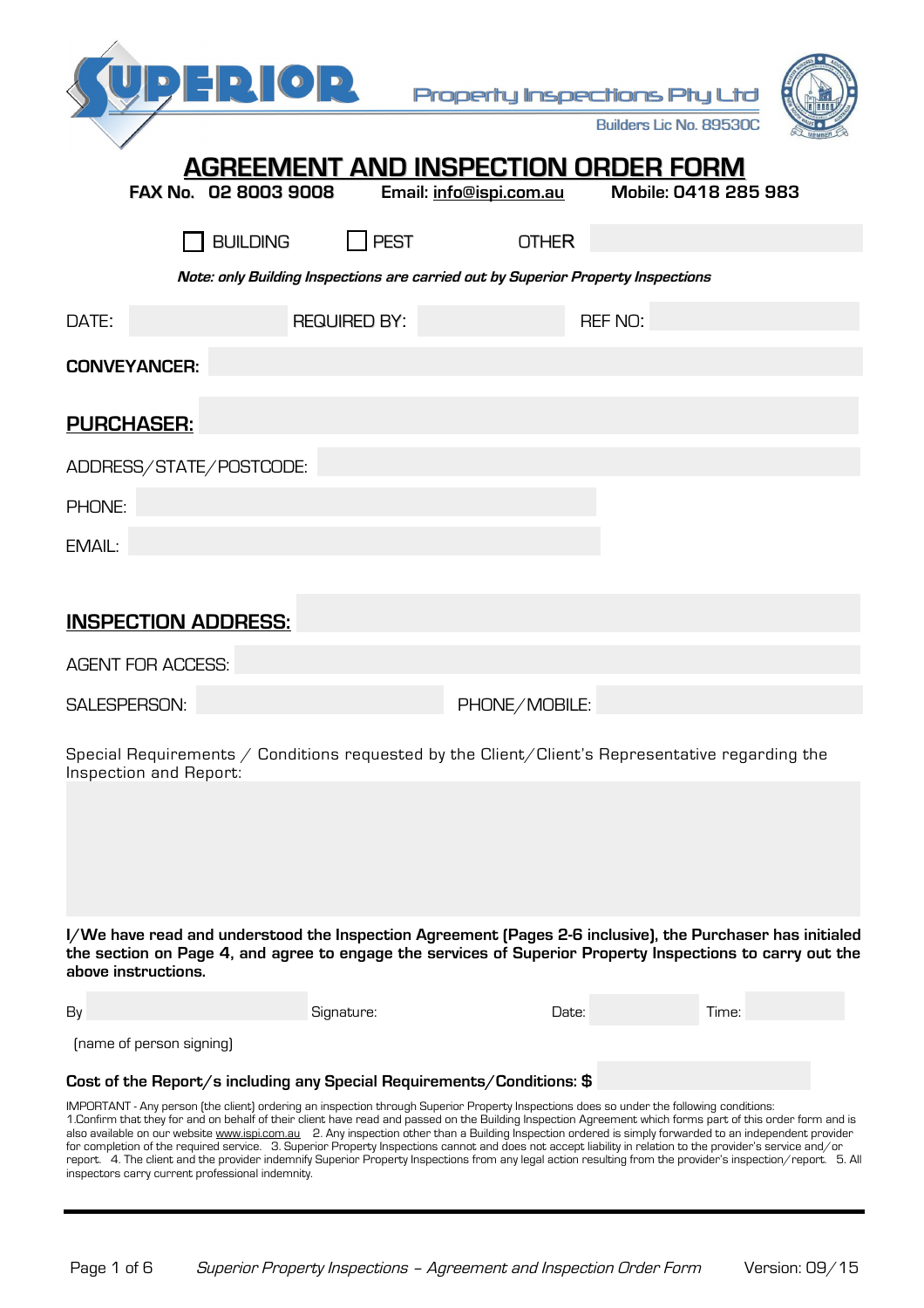# **BUILDING INSPECTION AGREEMENT**

**Inspection & Report:** The inspection will be of the Building Elements as outlined in Appendix C of AS4349.1-2007 except for Strata title properties where the inspection will be according to Appendix B of AS4349.1-2007.

A copy of the appropriate Standard with Appendices may be obtained from RAPID Solutions at Your cost by phoning (02) 4954 3655 or by email to [support@rapidsolutions.com.au](mailto:support@rapidsolutions.com.au) or from Standards Australia.

Upon receipt of the Inspection Agreement Order Form (Page 1), We will carry out the inspection and You agree that the inspection will be carried out in accordance with the following clauses, which define the scope and limitations of the inspection and the report.

# **SCOPE OF THE INSPECTION & THE REPORT**

- **1.** The Inspection will be carried out in accordance with AS4349.1-2007. The purpose of the inspection is to identify major defects, the incidence of minor defects and safety hazards associated with the property at the time of the inspection. The inspection and reporting is limited to Appendix C of AS4349.1-2007.
- **2.** The report does not include an estimate of the cost for rectification of the Defects. The overall condition of this building has been compared to similarly constructed and reasonably maintained buildings of approximately the same age. Areas for Inspection shall cover all safe and accessible areas.
- **3.** The inspection shall comprise a visual assessment of the items listed in Appendix C to AS4349.1-2007 for the structures within 30 metres of the building and within the site boundaries including fences.
- **4.** Subject to safe and reasonable access (See Definitions below) the Inspection will normally report on the condition of each of the following areas: -
	- The interior The exterior • The roof exterior
	- The roof void The subfloor
- **5.** The inspector will report individually on Major Defects and Safety Hazards-evident and visible on the date **and time of the inspection**. The report will also provide a general assessment of the property and collectively comment on Minor Defects which would form a normal part of property maintenance.
- **6.** Where a Major Defect has been identified, the inspector will give an opinion as to why it is a Major defect and specify its location.

# **LIMITATIONS**

- **7.** The Inspector will conduct a non–invasive visual inspection which will be limited to those accessible areas and sections of the property to which Safe and Reasonable Access (see Definitions below) is both available and permitted on the date and time of the inspection. Areas where reasonable entry is denied to the inspector, or where safe and reasonable access is not available, are excluded from and do not form part of, the inspection. Those areas may be the subject of an additional inspection upon request following the provision or reasonable entry and access.
- **8.** The Inspection WILL NOT involve any invasive inspection including cutting, breaking apart, dismantling, removing or moving objects including, but not limited to, roofing, wall and ceiling sheeting, ducting, foliage, mouldings, debris, roof insulation, sarking, sisalation, floor or wall coverings, sidings, fixtures, floors, pavers, furnishings, appliances or personal possessions.
- **9.** The Inspection and Report compares the inspected building with a building constructed to the generally accepted practice at the time and which has been maintained so there has been no significant loss of strength and durability.
- **10.** The Inspection excludes the inside of walls, between floors, inside skillion roofing, inside the eaves, behind stored goods in cupboards, and other areas that are concealed or obstructed. The inspector WILL NOT dig, gouge, force or perform any other invasive procedures.
- **11.** The Report is not a certificate of compliance that the property complies with the requirements of any Act, regulation, ordinance, local law or by-law, or as a warranty or an insurance policy against problems developing with the building in the future.
- **12.** The Inspection WILL NOT look for or report on Timber Pest Activity. You should have an inspection carried out in accordance with AS 4349.3-1998 Timber Pest Inspections, by a fully qualified, licensed and insured Timber Pest Inspector.
- **13.** If Timber Pest Damage is found then it will be reported. The inspector will only report on the damage which is visible.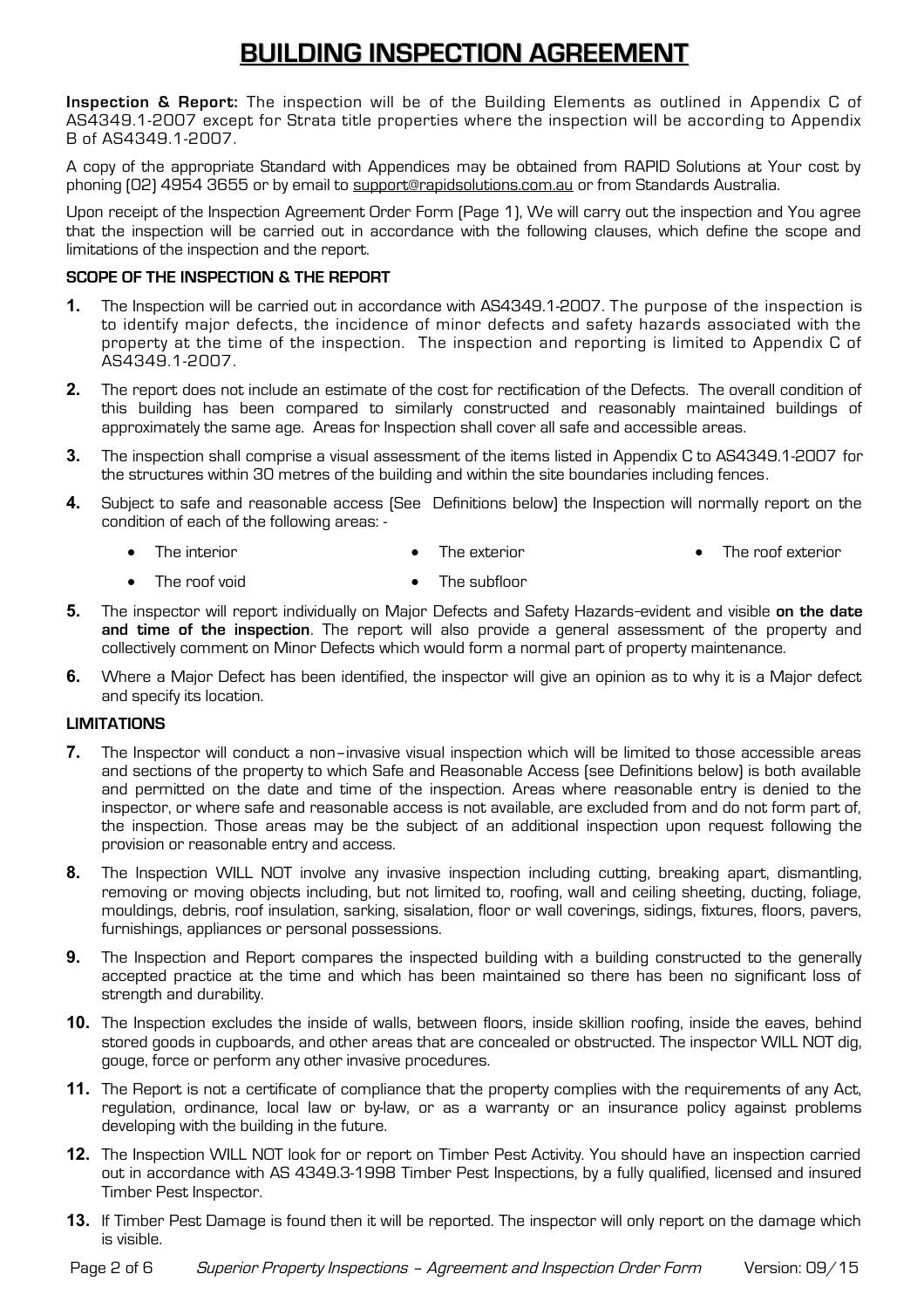- **14. ASBESTOS: No inspection for asbestos will be carried out at the property and no report on the presence or absence of asbestos will be provided.** If during the course of the Inspection asbestos or materials containing asbestos happened to be noticed then this may be noted in the general remarks section of the report. If asbestos is noted as present within the property then you agree to seek advice from a qualified asbestos removal expert as to the amount and importance of the asbestos present and the cost sealing or of removal.
- **15. MOULD (MILDEW) AND NON-WOOD DECAY FUNGI DISCLAIMER:** No inspection or report will be made for Mould (Mildew) and non-wood decay fungi.
- **16. MAGNESITE FLOORING DISCLAIMER:** No inspection for Magnesite Flooring was carried out at the property and no report on the presence or absence of Magnesite Flooring is provided. You should ask the owner whether Magnesite Flooring is present and/or seek advice from a Structural Engineer.
- **17. ESTIMATING DISCLAIMER:** Any estimates provided in the Report are merely opinions of possible costs that could be encountered, based on the knowledge and experience of the inspector, and are not estimates in the sense of being a calculation of the likely costs to be incurred. The estimates are NOT a guarantee or quotation for work to be carried out. The inspector accepts no liability for any estimates provided throughout this report where they occur you agree to obtain and rely on independent quotations for the same work.
- **18.** If the property to be inspected is occupied then You must be aware that furnishings or household items may be concealing evidence of problems, which may only be revealed when the items are moved or removed. Where the Report says the property is occupied You agree to:
	- a) Obtain a statement from the owner as to
		- i. any Timber Pest activity or damage;
		- ii. **timber repairs or other repairs**
		- iii. alterations or other problems to the property known to them
		- iv. any other work carried out to the property including Timber Pest treatments
		- v. obtain copies of any paperwork issued and the details of all work carried out

b) Indemnify the Inspector from any loss incurred by You relating to the items listed in clause a) above where no such statement is obtained.

- **19.** The Inspection Will not cover or report the items listed in Appendix D to AS4349.1-2007.
- **20.** Where the property is a strata or similar title, only the interior and immediate exterior of the specified dwelling will be inspected by the inspector. The inspection will be as outlined in AS4349.1-2007 Appendix B. Therefore it is advised that the client obtain an inspection of common areas prior to any decision to purchase.
- **21.** The Inspection and Report WILL NOT report on any defects which may not be apparent due to prevailing weather conditions at the time of the inspection. Such defects may only become apparent in differing weather conditions.
- **22.** You agree that We cannot accept any liability for Our failure to report a defect that was concealed by the owner of the building being inspected and You agree to indemnify Us for any failure to find such concealed defects.
- **23.** Where Our report recommends another type of inspection including an invasive inspection and report then You should have such an inspection carried out prior to the exchange of contracts or end of cooling-off period. If You fail to follow Our recommendations then You agree and accept that You may suffer a financial loss and indemnify Us against all losses that You incur resulting from Your failure to act on Our advice.
- **24.** The Report is prepared and presented, unless stated otherwise, under the assumption that the existing use of the building will continue as a Residential Property.

# **COMPLAINTS PROCEDURE**

**25.** In the event of a dispute or a claim arising out of, or relating to the inspection or the report, You must notify Us as soon as possible of the dispute or claim by email, fax or mail. You must allow Us (which includes persons nominated by Us) to visit the property (which visit must occur within twenty eight (28) days of your notification to Us) and give Us full access in order that We may fully investigate the complaint. You will be provided with a written response to your dispute or claim within twenty eight (28) days of the date of the inspection.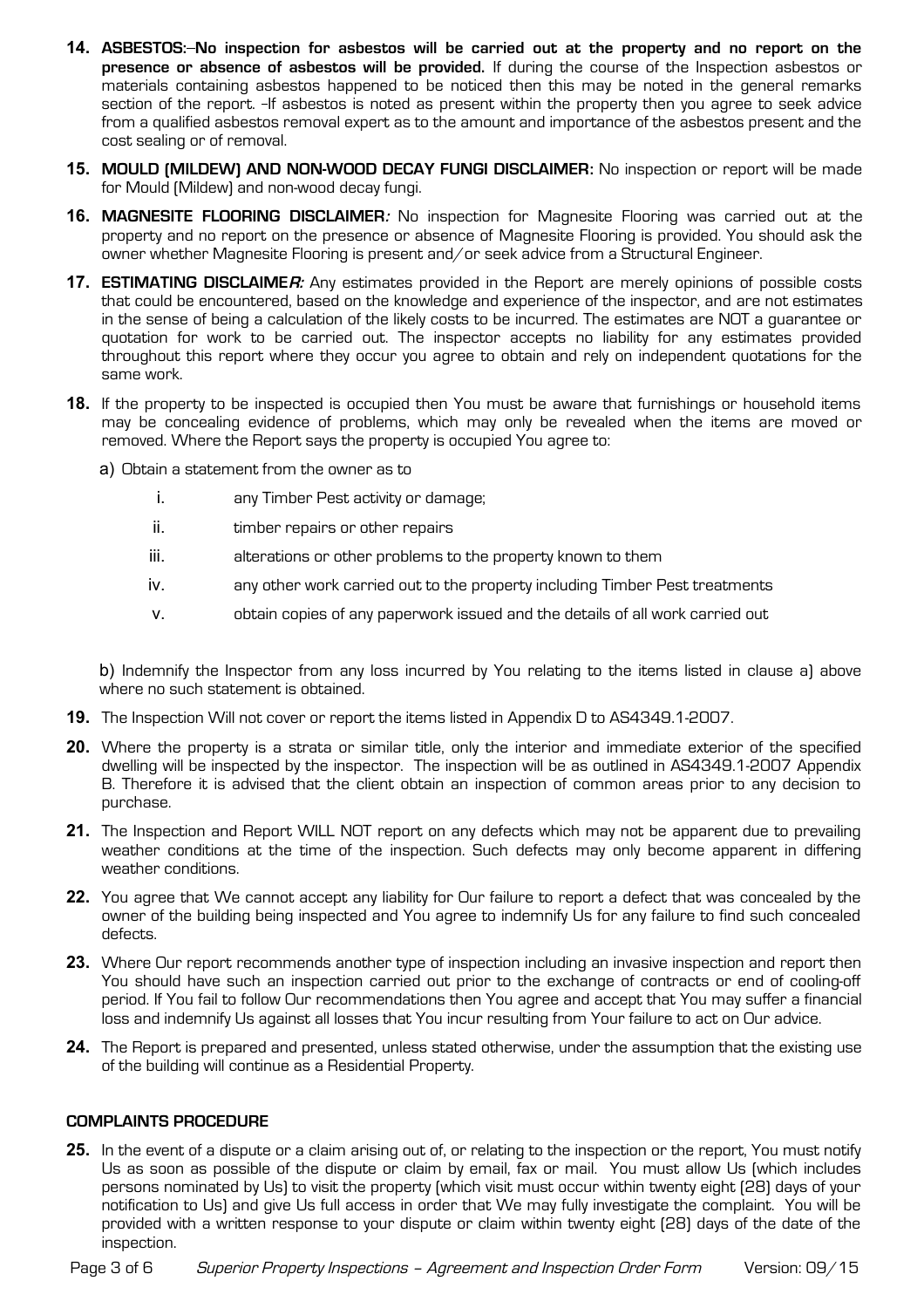If You are not satisfied with our response You must within twenty one (21) days of Your receipt of Our written response refer the matter to a Mediator nominated by Us from the Institute of Arbitrators and Mediators of Australia. The cost of the Mediator will be borne equally by both parties or as agreed as part of the mediated settlement.

Should the dispute or claim not be resolved by mediation then the dispute or claim will proceed to arbitration. The Institute of Arbitrators and Mediators of Australia will appoint an Arbitrator who will hear and resolve the dispute. The arbitration, subject to any directions of Arbitrator, will proceed in the following manner:

- (a) The parties must submit all written submissions and evidence to the Arbitrator within twenty one (21) days of the appointment of the Arbitrator; and
- (b) The arbitration will be held within twenty one (21) days of the Arbitrator receiving the written submissions.

The Arbitrator will make a decision determining the dispute or claim within twenty one (21) of the final day of the arbitration. The Arbitrator may, as part of his determination, determine what costs, if any, each of the parties are to pay and the time by which the parties must be paid any settlement or costs.

The decision of the Arbitrator is final and binding on both parties. Should the Arbitrator order either party to pay any settlement amount or costs to the other party but not specify a time for payment then such payment shall be made within twenty one (21) days of the order.

In the event You do not comply with the above Complaints Procedure and commence litigation against Us then You agree to fully indemnify Us against any awards, costs, legal fees and expenses incurred by Us in having your litigation set aside or adjourned to permit the foregoing Complaints Procedure to complete.

# **Purchaser's Initials:**

# **THIRD PARTY DISCLAIMER:**

- **26.** Compensation will only be payable for losses arising in contract or tort sustained by the Client named on the front of this report. Any third party acting or relying on this Report, in whole or in part, does so entirely at their own risk. However, if ordered by a Real Estate Agent or a Vendor for the purpose of auctioning a property then the Inspection Report may be ordered up to seven (7) days prior to the auction, copies may be given out prior to the auction and the Report will have a life of 14 days during which time it may be transferred to the purchaser. Providing the purchaser agrees to the terms of this agreement then they may rely on the report subject to the terms and conditions of this agreement and the Report itself.
- **Note:** In the ACT under the Civil Law (Sale of Residential Property) Act 2003 and Civil Law (Sale of Residential Property) Regulations 2004 the report resulting from this inspection may be passed to the purchaser as part of the sale process providing it is carried out not more than three months prior to listing and is not more than six months old.

#### **27. Prohibition on the Provision or Sale of the Report**

The Report may not be sold or provided to any other Person without Our express written permission, unless the Client is authorised to do so by Legislation. If We give our permission it may be subject to conditions such as payment of a further fee by the other Person and agreement from the other Person to comply with this clause.

However, We may sell the Report to any other Person although there is no obligation for Us to do so.

#### **28. Release**

You release Us from any and all claims, actions, proceedings, judgments, damages, losses, interest, costs and expenses of whatever nature that the Person may have at any time hereafter arising from the unauthorised provision or sale of the Report by You to a Person without Our express written permission.

#### **29. Indemnity**

You indemnify Us in respect of any and all liability, including all claims, actions, proceedings, judgments, damages, losses, interest, costs and expenses of any nature, which may be incurred by, brought, made or recovered against Us arising directly or indirectly from the unauthorised provision or sale of the Report by You to a Person without Our express written permission.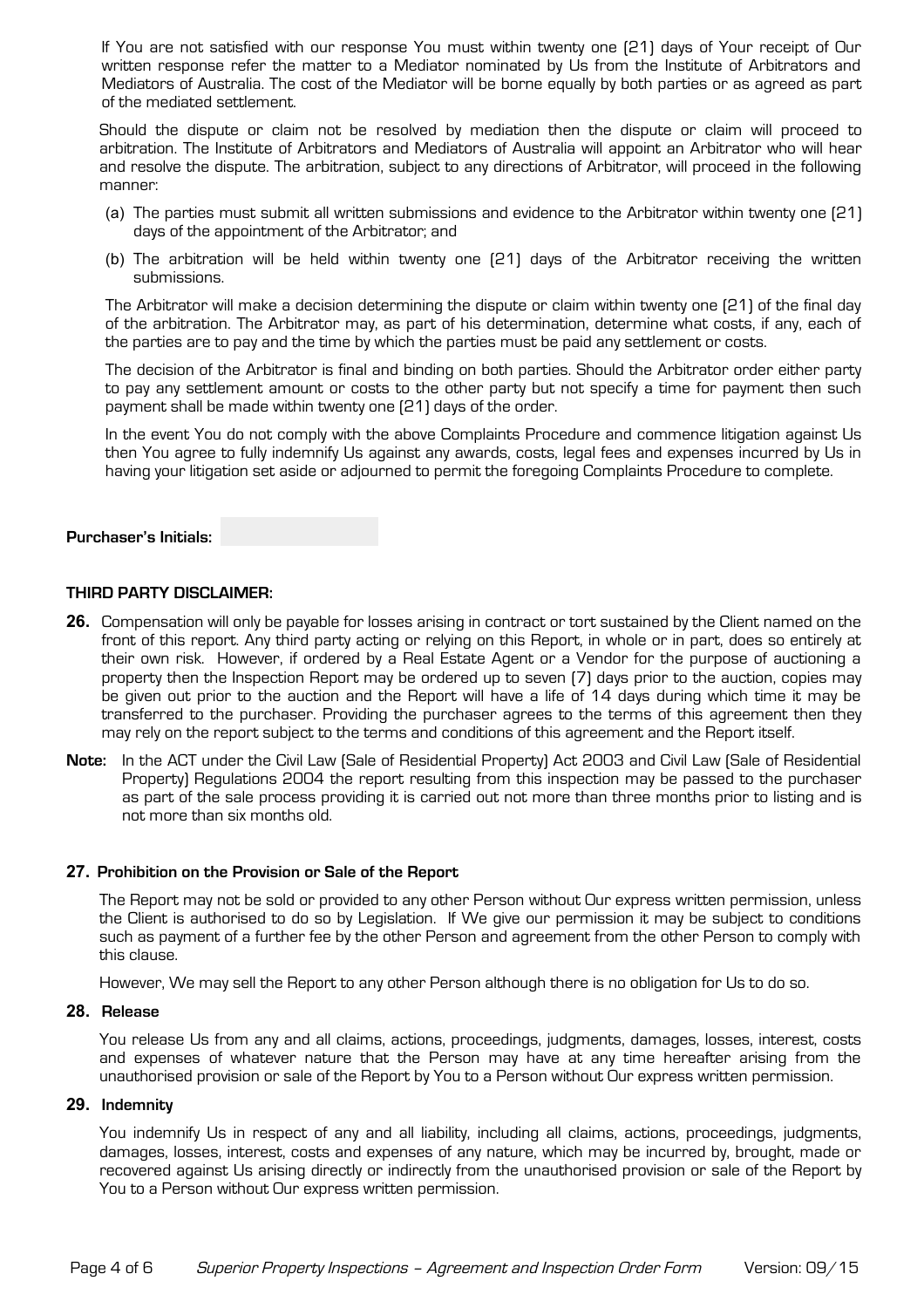## **DEFINITIONS:**

You should read and understand the following definitions of words used in this Agreement and the Report. This will help You understand what is involved in a property and building inspection, the difficulties faced by the inspector and the contents of the Report which We will provide You following the Inspection.

**Acceptance Criteria:** The Building shall be compared with a building which was constructed at approximately the same time, using practices which were generally accepted as normal for that time and that the property has received maintenance to ensure that the intended strength and serviceability of the building have not significantly deteriorated over time.

**Access hole (cover)** means a hole in the structure allowing safe entry to an area.

**Accessible area** is any area of the property and structures allowing the inspector safe and reasonable access within the scope of the inspection.

**Building Element** means a part of a building performing a particular function either singularly or in conjunction with other such parts.

**Client** means the person(s) or other legal entity for which the inspection is to be carried out. If ordered by the person(s)'s agent then it is agreed that the agent represents the person(s) and has the authority to act for and on their behalf. (See also "You/Your" below)

**Defect** means a variation or fault in material or a component or assembled element that deviates from its intended appearance or function.

**Inspector** means the person or organisation responsible for carrying out the inspection. (See also "Our/Us/We" below.)

**Limitation** means any factor that prevents full achievement of the purpose of the inspection.

**Major defect** means a defect of such significance that without correction would not avoid Safety Concerns, loss of the intended practical performance of the building element or an additional decline in the existing condition of the property inspected.

**Minor defect** means a defect which is not a Major Defect.

**Person** means any individual, company, partnership or association who is not a Client.

**Property** means the structures and boundaries up to thirty (30m) metres from the exterior walls of the main building but within the boundaries of the land on which the main building is erected.

**Report** means the document and any attachments issued to You by Us following Our inspection of the property.

**Structural Inspection means** the inspection shall comprise visual assessment of accessible areas of the property to identify major defects to the building structure and to form an opinion regarding the general condition of the structure of the property. **The Report** will not include those items noted in Clause A3 of AS 4349.1-2007 e.g. Condition of roof coverings, partition walls, cabinetry, doors, trims, fencing, minor structures, ceiling linings, windows, non-structural & serviceability damp issues, rising damp, condensation etc.

**Safe and Reasonable Access** does not include the use of destructive or invasive inspection methods or moving furniture or stored goods.

The Standard AS4349.1-2007 provides information concerning safe and reasonable access:

Only areas where reasonable and safe access was available were inspected. Access will not be available where there are safety concerns, or obstructions, or the space available is less that the following:

**Roof Void –** the dimensions of the access hole must be at least 500mm x 400mm, and, reachable by a 3.6m ladder, and, there is at least 600mm x 600mm of space to crawl;

**Roof Exterior** – must be accessible e a 3.6m ladder placed at ground level.

Reasonable access does not include the use of destructive or invasive inspection methods. Nor does reasonable access include cutting or making access traps, or moving heavy furniture or stored goods.

Safe Access – Is at the inspector's discretion and will take into account conditions existing on the property at the time of the inspection.

**Our/Us/We** means the company, partnership or individual named below that You have requested to carry out the property inspection and report.

You/Your means the party identified on the face page of this agreement as the Client, and where more than one party all such parties jointly and severally, together with any agent of that party.

You agree that in signing this agreement You have read and understand the contents of this agreement and that the inspection will be carried out in accordance with this document. You agree to pay for the inspection on delivery of the report.